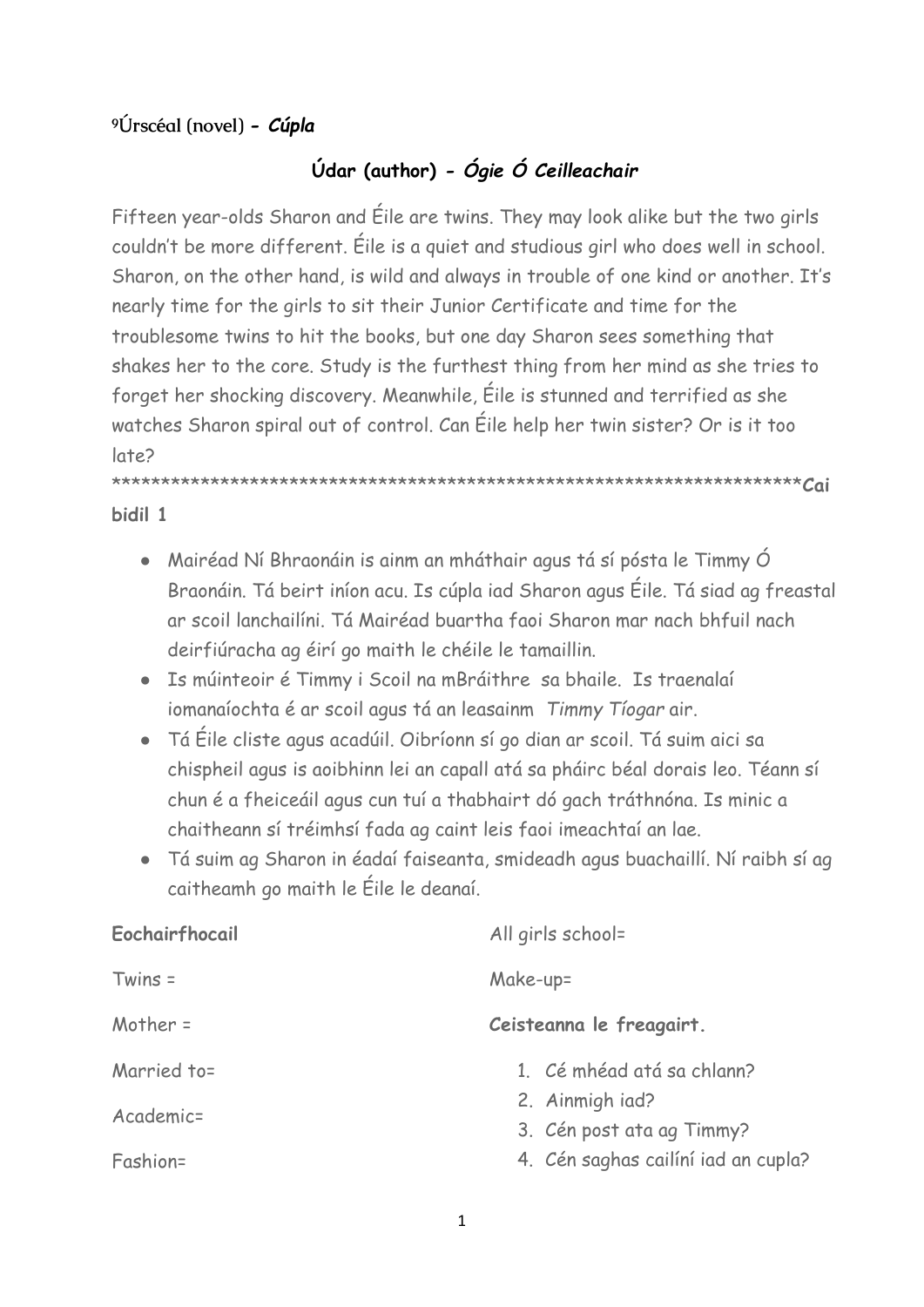## **Caibidil 2**

Foghlaimíonn muid sa chaibidil seo go bhfuil an cuma céanna ar na cailíní agus go raibh sé i gconaí deacair iad a aithint óna chéile – iad ard le gruaig fhada dhonn orthu agus súile gorma acu. Tá Sharon ag súil amach le Jack de Grás gan fhios dá tuismitheoirí: leaid ón gceantar a bhfuil carr spóirt aige. Insíonn sí breág dá tuismitheoirí. Deireann sí go raibh sí ag fanacht siar tar éis scoile chun tionscadal a dhéanamh ach is le Jack a bhí sí. Tugann sé síob abhaile di. Is spraoi-thiomanaí é.

| Eochairfhocail  | Joyrider=                                      |
|-----------------|------------------------------------------------|
| Appearance=     | Ceisteanna le freagairt                        |
| Hair=           | 1. Cén cuma atá ar na cailíni?                 |
| Eyes=           | 2. Cé ata Sharon ag siúl amach<br>$ e\rangle$  |
| Going out with= | 3. Cá raibh sí tar eis scoile?                 |
| Tells a lie=    | 4. Cén bréag a insíonn sí dá<br>tuismitheoirí? |
| Staying back=   |                                                |
| Project=        |                                                |
| $Lift =$        |                                                |
|                 |                                                |

**\*\*\*\*\*\*\*\*\*\*\*\*\*\*\*\*\*\*\*\*\*\*\*\*\*\*\*\*\*\*\*\*\*\*\*\*\*\*\*\*\*\*\*\*\*\*\*\*\*\*\*\*\*\*\*\*\*\*\*\*\*\*\*\*\*\*\*\*\*\***

## **Caibidil 3**

Faigheann Sharon téacs ó bhuachaill eile, *Jimmy,* ag iarraidh uirthi mitseáil ó rang agus bualadh leis ag "*Cúl Scoil na mBráithre inniu ag a 10".* Insionn si bréag dá deirfiúr ar an mbealach ar scoil ag rá go gcaithfidh si dul go dtí an siopa chun peann agus cóipleabhar a cheannach. Tá Éile buartha fúithi nuair nach bhfeiceann sí í sa rang staire nios déanaí..Tá a fhios ag Sharon go raibh si ag déanamh rud as an tslí ach "*thaitin an dainséar lei. "* Ach nuair a téann sí go cúl coil na mBráithre chun bualadh le Jimmy, feiceann sí a Daid agus Inion de Clár (muinteoir eile) ina baclainn agus iad ag pógadh.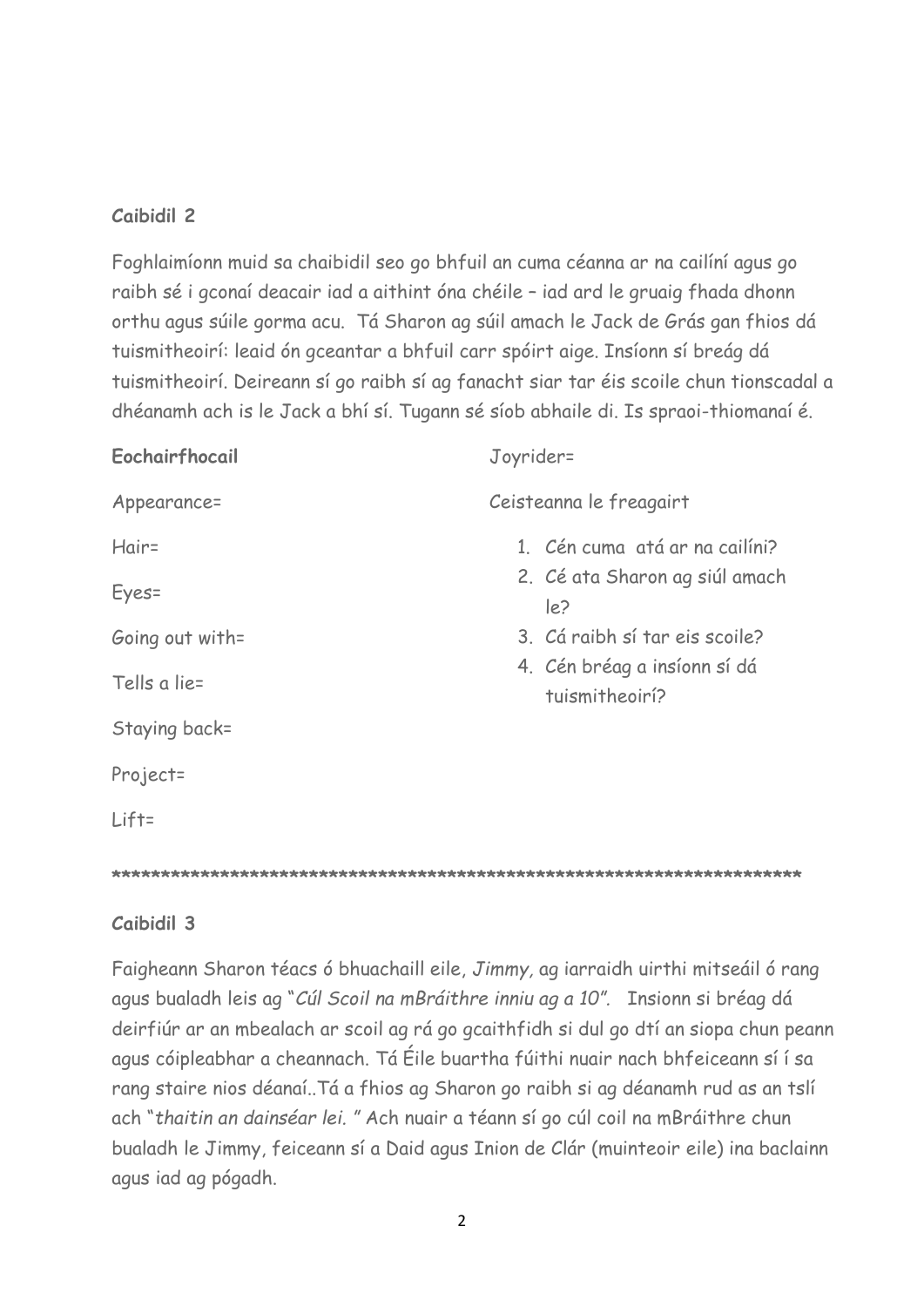#### Worried=

## **Ceisteanna le freagairt**

| 1. Cen fáth nach bhfuil Sharon |  |
|--------------------------------|--|
| sa rang staire?                |  |

- 2. Cén bréag a insionn sí dá deirfiúr?
- 3. Céard a fheiceann Sharon ag cúl na scoile?

#### **\*\*\*\*\*\*\*\*\*\*\*\*\*\*\*\*\*\*\*\*\*\*\*\*\*\*\*\*\*\*\*\*\*\*\*\*\*\*\*\*\*\*\*\*\*\*\*\*\*\*\*\*\*\*\*\*\*\*\*\*\*\*\*\*\*\*\*\*\*\*Cai**

#### **bidil 4**

**Eochairfhocail**

Back of the school=

Text=

Meet=

Ón bpointe se ar aghaidh feicimid go bhfuil Sharon borb le daoine agus drochbhéasach. Is léir go bhfuil sí trína chéile agus measctha suas ón méid atá feicithe aici. Ta sí borb ina cómhrá lena deirfiúr a chuir ceist uirthi "*an bhfuil tú ag déanamh do thionscadal inniu?".* Foghlaimíonn muid sa chaibidil nach bhfuil ach cúpla seachtain fágtha go dtí an Scrúdu anTeastas Sóisearaigh. Oíche amháin, tá Éile ag staidéar thuas staighre agus cloiseann si fuaim carr ag réabadh lasmuigh. Cúpla nóiméad ina dhiaidh sin tagann Sharon abhaile (deireann sí go raibh sí ar scoil ag obair ar a tionscadal OSSP) . Tá boladh óil uaithi agus tá sí ar meisce. Tá sí tar éis vodka a ól le Jack de Grás. Níl a fhios ag Sharon conas deileáil leis an rún seo. Céard a tharlódh dá scaoilfeadh sí an rún?

| Eochairfhocail    | $drunk =$                 |
|-------------------|---------------------------|
| Sharp=            | deal with=                |
| Rude=             | secret=                   |
| Confused=         | what would happen=        |
| upset=            | if she told the secret=   |
| conversation=     | Ceisteanna le freagairt   |
| junior Cert exam= | 1. Cén fáth bhfuil Sharon |
| smell of drink=   | drochbhéasach?            |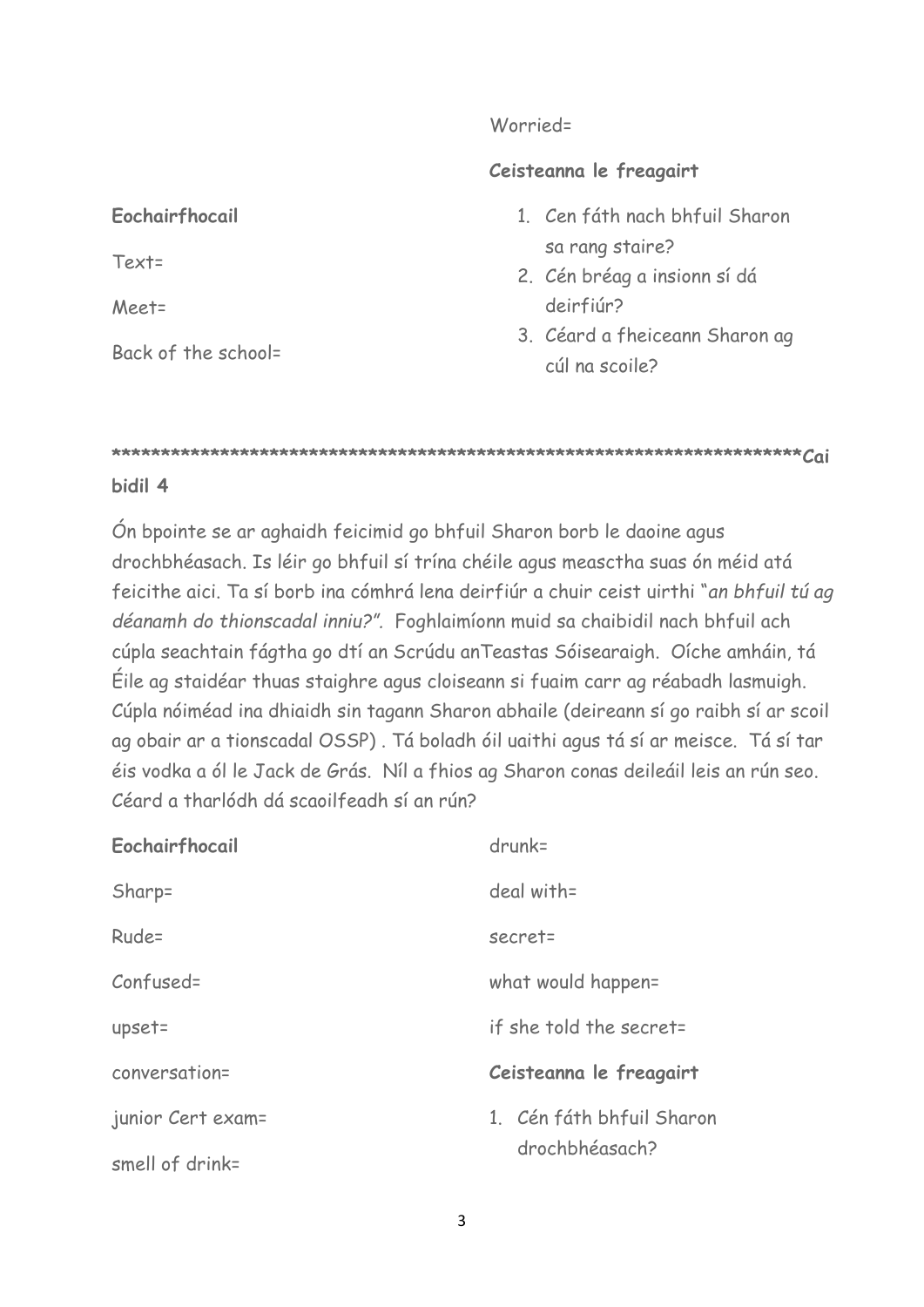- 2. Cén fáth bhfuil Sharon ag ól i do thuairim?
- 3. Cén bliain ina bhfuil na cailiní ar scoil, meas tú?

## **Caibidil 5**

Tá teannas sa charr idir Sharon agus a hathair agus iad ag teacht abhaile ón scoil an lá dár gcionn. Is dócha nach bhfuil sí ag mothú ró-mhaith tar éis an vodka freisin. Tá ceann Sharon ag scoilteadh an oíche sin: ní hamháin de dheasca an vodka ach toisc an méid a chonaic sí ag cúl na scoile.

Níl ag eirí go ró-mhaith ag Sharon ar scoil. Ní eiríonn lei ach 21% a fháil i scrúdu ar scoill. Éirionn go brea le Éile. Is léir go bhfuil rudaí ag cur isteach ar Sharon ach nach bhfuil si aibí go leor deaileáil leo. Mar sin, bionn sí ag pleidhcíocht ar scoil. Mar shampla, caitheann sí mala dalta eile amach an fhuinneog. Brúnn sí an dalta sin amach an fhuinneog nuair a tá si ag iarraidh a mála a fháil ar ais. Cuireann sí superglue ar an nglantóír. Goideann sí na marcóírí sealadacha ón mbord agus fagann sí ceann buan. Tarraingíonn sí cathaoir ón dalta nuair a thagann sí ar ais sa seomra tar éis a mála a fháil ó lasmuigh den fhuinneog.

| Eochairfhocail                 | steals=                                                                                    |  |
|--------------------------------|--------------------------------------------------------------------------------------------|--|
| tension=                       | pulls=                                                                                     |  |
| feeling well=                  | Ceisteanna le freagairt                                                                    |  |
| splitting headache=<br>throws= | 1. Tabhair dhá fháth a bhfuil<br>ceann Sharon ag scoilteadh?<br>2. Tabhair trí shampla den |  |
| pushes=<br>$puts =$            | drochiompar agus pleidhcíocht<br>a dhéanann Sharon ar scoil?                               |  |
|                                |                                                                                            |  |

#### **bidil 6**

Úsáidtear an chaint idir Éile agus an capall chun eolas a thabhairt dúinn – an lucht leitheoireachta. Foghlaimíonn muid ón gcaint atá ag Éile leis an gcapall go bhfuil Sharon ag *"fanacht amuigh gach aon oíche. Diúltaíonn sí siob abhaile ó Dhaid. Ní fios d'éinne cá dtéann sí tar éis scoile. Nuair a thagann sí isteach san oíche is minic a mbíonn boladh óil uaithi…" " sa charr céanna a thagann sí abhaile gach oíche…" agus* "…*nuair a thagann sí isteach bíonn raic ann. Tá cosc curtha uirthi dul amach*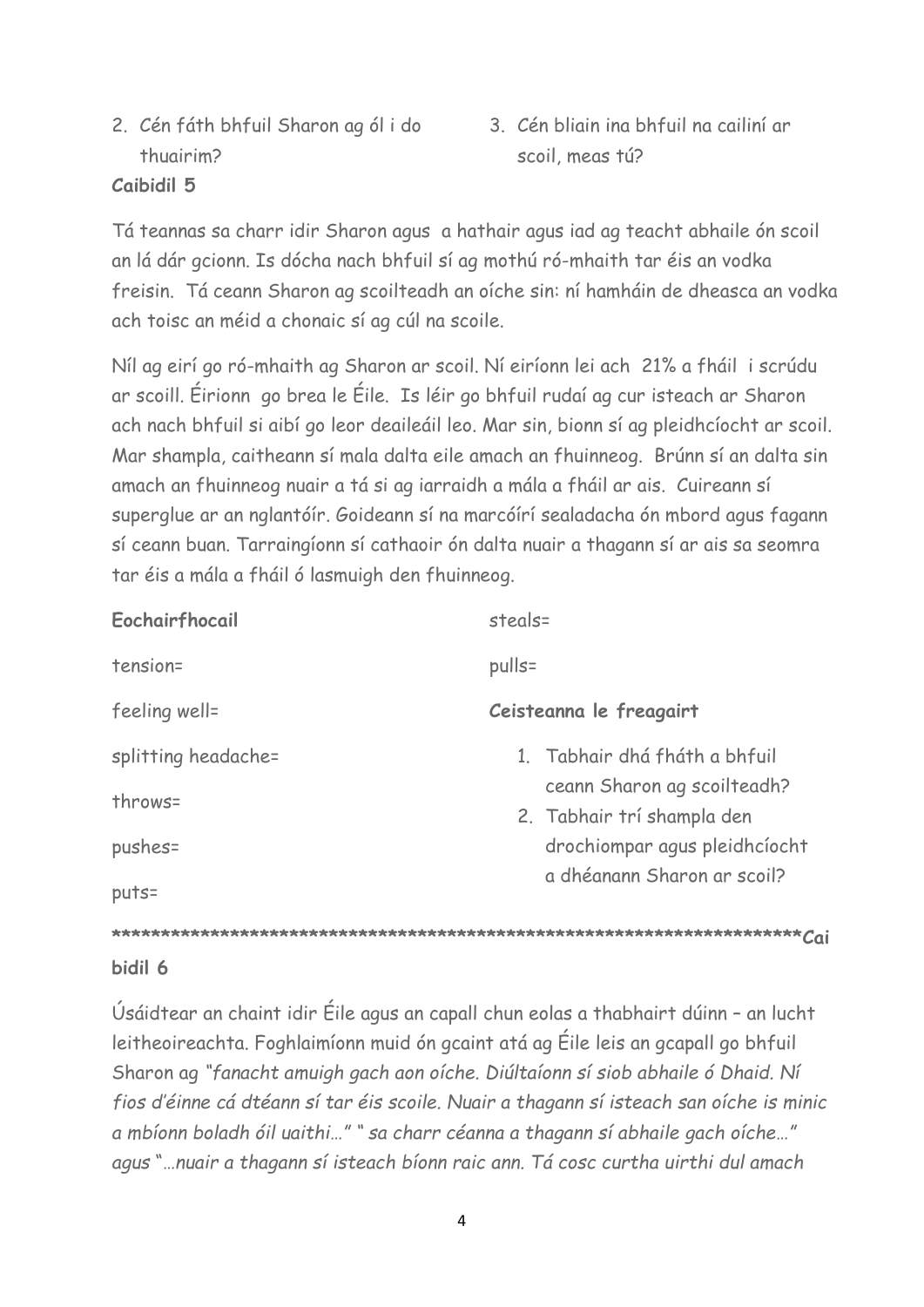*ach ní chloíonn sí leis… agus níl dada á rá ag daid lei…tá sé chomh haisteach.. níl mam agus Daid ag caint. Tá siad cloiste agam arís is arís ag argóint."*

Deireann Mairéad le Timmy nach raibh cómhrá ceart acu le trí mhí anuas. Is léir go bhfuil cursaí go dona sa teach sa chaibidil seo. Déanann an mháthair iarracht Sharon a chur ar ais ar an mbóthar ceart ag bagairt na gardaí uirthi muna dtagann sí abhaile ag am ceart.

Is léir go bhfuil cúrsaí ag cur isteach ar Sharon mar níl sí ábalta airde ceart a thabhairt ar scoil. Bionn si i gcónai ag smaoineamh ar an rún atá aici. Caitheann si a cuid ama ag cur isteach ar dhaoine eile sa rang agus ag pleidhciocht nó ag caint faoi chúrsai faisin. Níl móran féinmheas aici mar, i mbun chómhrá lena cara, foghlaimíonn muid go bhfuil sí ag siúl amach le **ceathrar nó cúigear** buachaill ag an am céanna. (Jack, John, Thomas, Jason, Pete) agus is cuma lei. Ní bhíonn sí ach ag scigireacht faoi. Úsáideann sí iad chun toitíní nó vodka a cheannach dí nó fiú chun siob a thabhairt dí.

Ba mhaith lei dul go dtí an dioscó agus fiafraíonn sí cead de Dhaid. Deireann sí lei go bhfuil a rún ar eolas aici. Mar sin caithfidh sé cead a thabhairt di mar go bhfuil sí á chur faoi dhúmhal. Faigheann sí fiche euro uaidh freisin. Nuair a théann siad abhaile, ceapann Mairéad go bhfuil sé aisteach go bhfuil cead tugtha ag Daid di dul go dti an dioscó.

| Eochairfhocail | Self respect=              |
|----------------|----------------------------|
| Audience=      | Skitting laughing=         |
| Refuses=       | Asks=                      |
| $Lift =$       | Strange=                   |
| Banned=        | Ceisteana le freagairt     |
| Effort=        | 1. Dean cur síos ar iompar |
| Threat=        | Sharon le déanaí?          |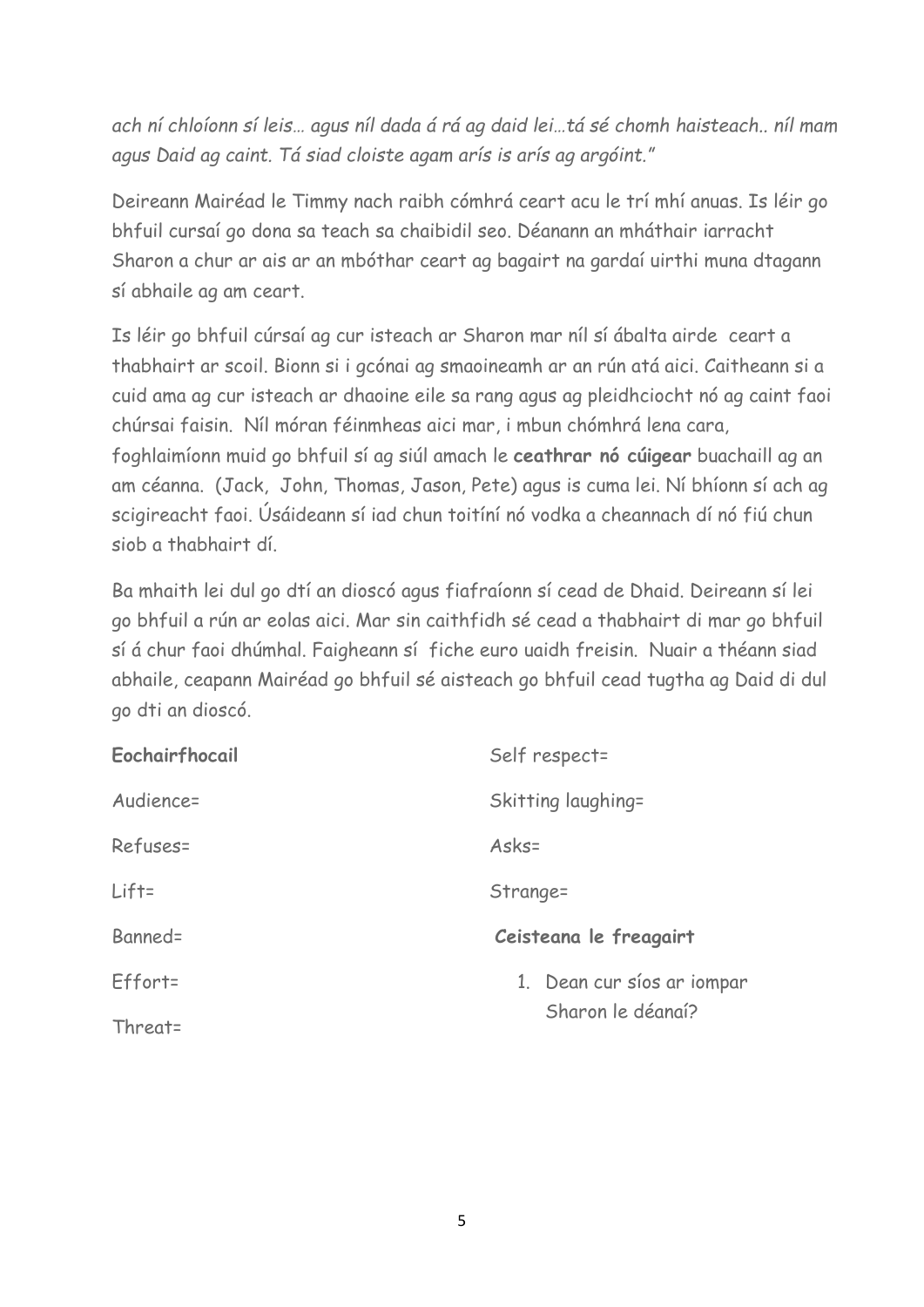- Céard a tharla sa scéal? (Aimsir Chaite)
- Cén carachtar is fear leat? Cén fáth?
- An bhfuil trua agat do Sharon ? Cén fáth?
- Téigh ar ais ar na heochairfhocail agus na ceisteanna ar fad go dtí an pointe seo sa scéal ?
- Céard a cheapann tú a tharóidh anois?

## **Caibidil 7**

Socraíonn Timmy go mba ceart do na cailíní dul chuig na gaeltachta díreach tar eis an Teastas Sóisearaigh. Níl Éile sásta dul mar mothóidh sí an capall uaithi. Tá Sharon lan sásta dul mar bheadh buachaillí dathúla ó Bhaile Atha Cliath ann. Ag an bpointe seo tá buachaill eile ag Sharon. Mícheal O Laoire– gránna ach is Cuma lei mar go bhfuil carr aige agus tugann sé deoch saor in aice di.

| Eochairfhocail | Ceisteanna le freagairt                                     |
|----------------|-------------------------------------------------------------|
| She will miss= | 1. Cen fáth a shocaríonn Timmy                              |
| $Uq y=$        | nach cailíní a chur as baile<br>agus chuig na gaeltachta ar |
| Free=          | feadh tamaillin?                                            |
|                | 2. Cén sórt buachaill é Micheal, i<br>do bharúil?           |

**\*\*\*\*\*\*\*\*\*\*\*\*\*\*\*\*\*\*\*\*\*\*\*\*\*\*\*\*\*\*\*\*\*\*\*\*\*\*\*\*\*\*\*\*\*\*\*\*\*\*\*\*\*\*\*\*\*\*\*\*\*\*\*\*\*\*\*\*\*\***

## **Caibidil 8**

Sroicheann siad an Ghaeltacht agus níl Sharon sásta mar níl go leor buachailli ann. Tá Éile lán sásta nuair fheiceann sí cúirt cispheile iontach ann agus cailíní a bhfuil aithne aici orthu trid an gcispheil.

Tar éis tamaill buaileann Sharon le cailíní " *a bhfuil pearsantacht acu"* agus a bhfuil na suimeanna céanna acu is atá aici – smideadh, éadaí &rl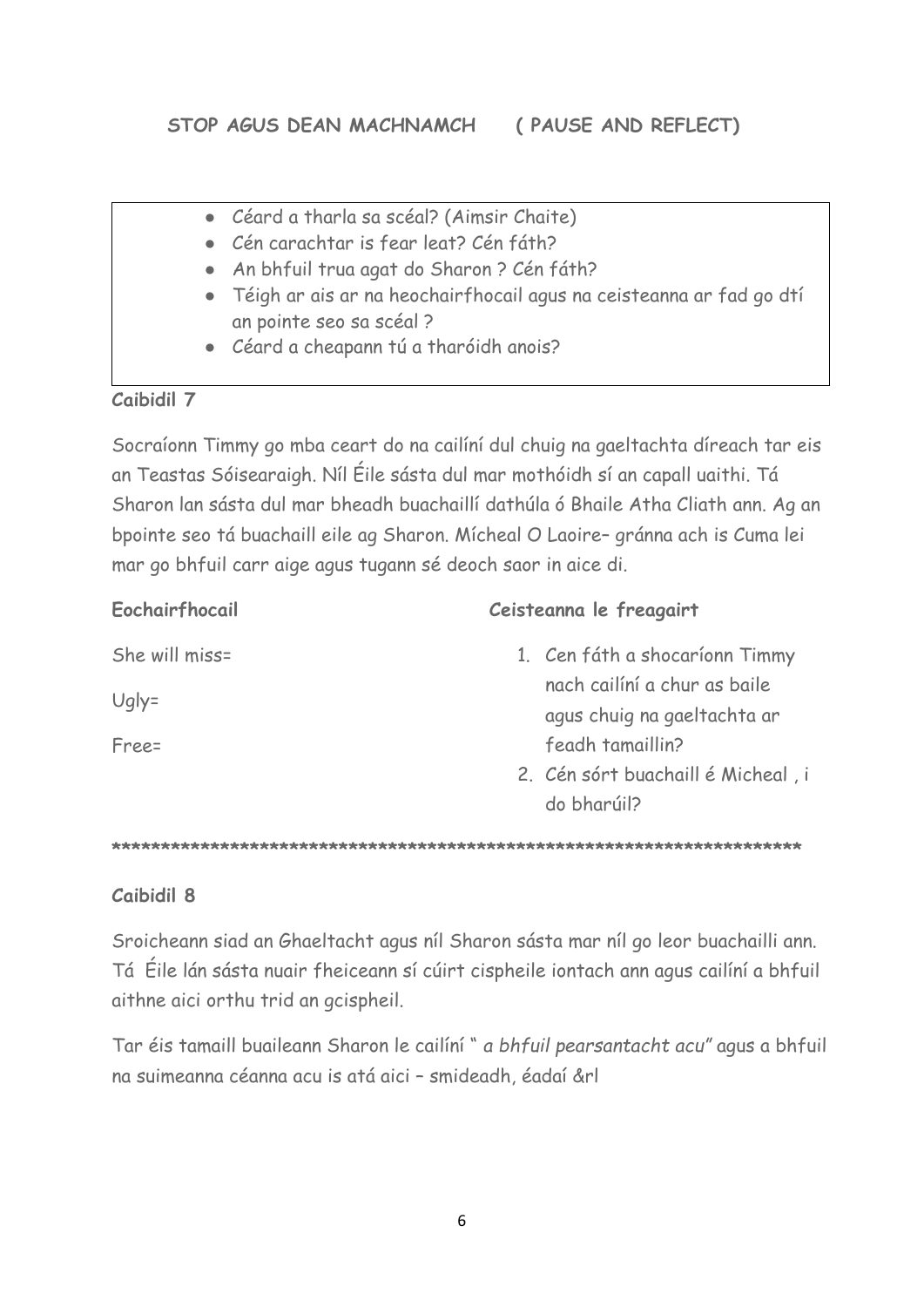Fanann Timmy agus Mairéad in óstán ar feadh cúpla lá agius réitíonn siad go maith le chéile. Socraíonn sé briseadh suas leis an mbean eile agus an fhírinne a insint do Mhairéad agus, tar eis smaoineamh fada faoi, deireann sí go bhfuil sí ag iarraidh scarúint uaidh.

| Eochairfhocail     | Ceisteanna le freagairt            |
|--------------------|------------------------------------|
| Personality=       | 1. Conas ar eirigh leis na cailiní |
| He decides         | sa Ghaeltacht?                     |
|                    | 2. Conas ar eirigh le Timmy agus   |
| To tell the truth= | Mairéad nuair a scaoil sé a rún    |
| Separate=          | di?                                |
|                    |                                    |
| bidil 9            |                                    |

Oiche amháin ag ceile sa Ghaeltacht, téann Sharon agus a cairde amach go dtí an pháirc leis na leaids agus tugann an muinteoir ídé beil dóíbh agus deireann sí leo filleadh ar an gceilí sa halla . Déanann sí cinneadh le buachaill amháin, Jamie, chun bualadh leis ag a 1 a chlog ar maidin. Téann sí amach an fhuinneog fad is a bhí na cailíní eile in gcodladh. Caitheann siad hash. "ba bhreá liom triall a bhaint as." Beireann an Priomhoide agus an leas-phríomhoide orhtu. Níl a fhios ag Éile go dtí an lá dar gcionn ags tá imní uirthi faoina deirfiúr. Nuair a fheiceann si í, tosaíonn siad ag argóint agus ansin ag troid. Buaileann Saron í " *tharraing Sharon sceilp ar a deirfiúr agus leag ar an úrlár í*.

| Eochairfhocail         | Ceisteanna le freagairt                                        |
|------------------------|----------------------------------------------------------------|
| Gives out to=<br>Date= | 1. Cén rialacha a bhris Sharon sa<br>choláiste sa Ghaeltacht?  |
| Smokes=                | 2. Ar chaith sí go deas lena<br>deirfiúr a bhí buartha fúithi? |
| $Hits =$               |                                                                |
| bidil 10               |                                                                |

● Faigheann Timmy glao ghuthain ón gcoláiste go gcaithfidh sé Sharon a thógail abhaile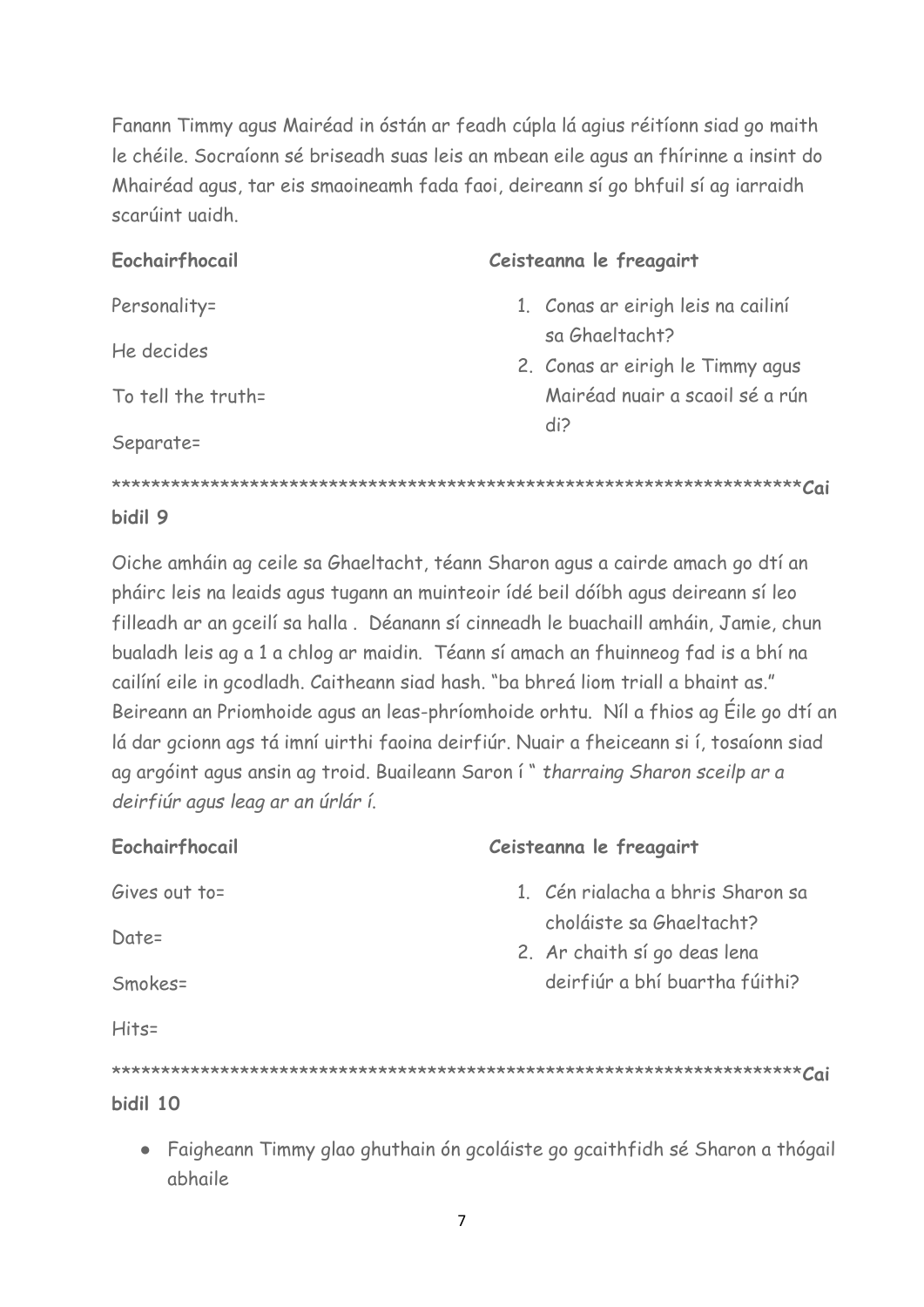- Cuireann Sharon glao ar John, Tommy agus Jason agus ní raibh siad sásta siob abhaile a thabhairt dí. Bionn gach sórt leithscéal acu – obair, carr briste síos, cailín nua ag duine amháin.( Is léir nach bhfuil suim acu inti a thuilleadh).
- Sa deireadh cuireann sí glao ar Mhicheal O Laoire ( an leaid grana nach bhfuil suim aici ann ach bhí carr aige agus ba mhian lei éalú.) Ar an mbealach abhaile, tógann siad piollaí le chéile. Ba mhaith lei trial as bhaint as an tiomáint agus lig sé di. Mharaigh siad caora ar an mbothar agus gháir siad faoi. Lean sí ar aghaidh níos tapúla go dti gur imigh an carr as smacht.

| Eochairfhocail     | $Controller =$                                                  |  |
|--------------------|-----------------------------------------------------------------|--|
| Phonecall= excuses | Out of control=                                                 |  |
| $P$ ills=          | Ceisteanna le freagairt                                         |  |
| Driving=           | 1. Déan cur síos ar an turas a<br>rinne sí sa charr le Micheal. |  |
| Killed=            | 2. An raibh Sharon as smacht i                                  |  |
| Laughed=           | do thuairim?                                                    |  |
| Cai                |                                                                 |  |

## **bidil 11**

Duisíonn Sharon san ospidéal ar an 25ú Lúnasa – 5 seachtain tar éis na timpiste. Tá a cos clé bainte. " *Cén fáth nach féidir liom mo chosa a bhogadh? Cén fáth nach féidir liom mo lámha a bhogadh? Cen fáth nach féidir liom labhairt?"*Tá cabhair ag teastáil uaithi dul go dti an leithreas. Tá cathaoir rotha aici. Braitheann sí náirithe, *"suile lán le trua ag fair uirthi"* Tagann Eile agus a máthair chun iad amach agus caithfidh siad dul san otharcharr. Stopann siad ag reilg a hathair *"Timmy O Braonain, a fuair bás an 10ú Iúil"* ansin feiceann sí reilg eile *" Micheal O Laoire, a cailleadh an 10ú Iúil. .* 

| Sin deireadh an scéil. |           |
|------------------------|-----------|
| Eochairfhocail         | $Speak =$ |
| Amputated=             | Grave=    |
| $Move =$               |           |